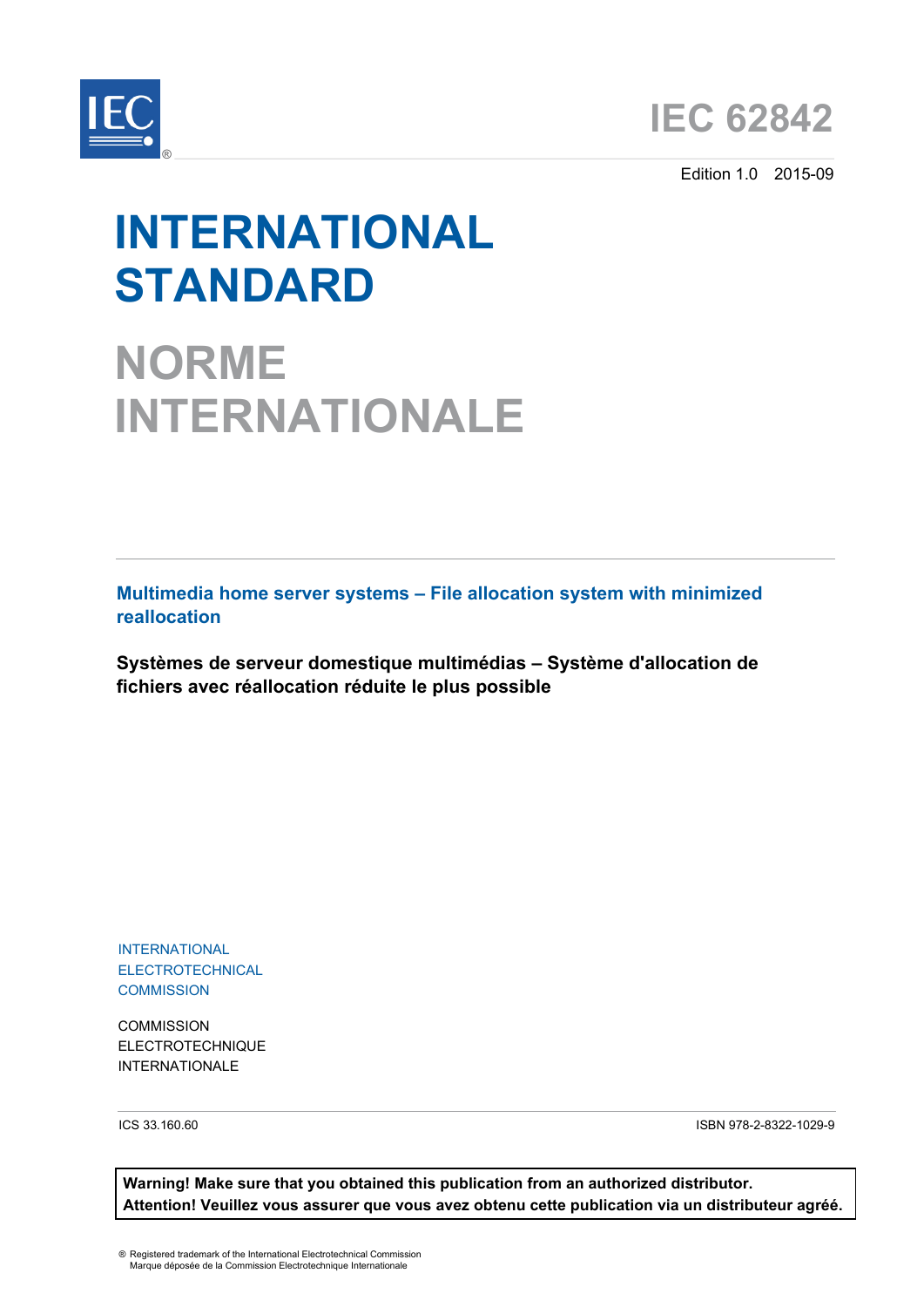# CONTENTS

| 1 |       |                                                                  |  |  |  |  |
|---|-------|------------------------------------------------------------------|--|--|--|--|
| 2 |       |                                                                  |  |  |  |  |
| 3 |       |                                                                  |  |  |  |  |
|   | 3.1   |                                                                  |  |  |  |  |
|   | 3.2   |                                                                  |  |  |  |  |
|   | 3.3   |                                                                  |  |  |  |  |
| 4 |       |                                                                  |  |  |  |  |
|   | 4.1   |                                                                  |  |  |  |  |
|   | 4.2   |                                                                  |  |  |  |  |
| 5 |       |                                                                  |  |  |  |  |
| 6 |       |                                                                  |  |  |  |  |
|   | 6.1   |                                                                  |  |  |  |  |
|   | 6.2   | Two choices to apply CoPo2 to an existing partition scheme14     |  |  |  |  |
|   | 6.2.1 |                                                                  |  |  |  |  |
|   | 6.2.2 |                                                                  |  |  |  |  |
|   | 6.2.3 |                                                                  |  |  |  |  |
|   | 6.2.4 |                                                                  |  |  |  |  |
|   | 6.3   |                                                                  |  |  |  |  |
|   | 6.3.1 |                                                                  |  |  |  |  |
|   | 6.3.2 |                                                                  |  |  |  |  |
|   | 6.3.3 |                                                                  |  |  |  |  |
|   | 6.4   |                                                                  |  |  |  |  |
|   | 6.4.1 |                                                                  |  |  |  |  |
|   | 6.4.2 |                                                                  |  |  |  |  |
|   | 6.4.3 |                                                                  |  |  |  |  |
| 7 |       |                                                                  |  |  |  |  |
|   | 7.1   |                                                                  |  |  |  |  |
|   | 7.2   |                                                                  |  |  |  |  |
|   | 7.2.1 |                                                                  |  |  |  |  |
|   | 7.2.2 |                                                                  |  |  |  |  |
| 8 |       |                                                                  |  |  |  |  |
|   | 8.1   |                                                                  |  |  |  |  |
|   | 8.2   |                                                                  |  |  |  |  |
|   | 8.3   |                                                                  |  |  |  |  |
|   | 8.3.1 |                                                                  |  |  |  |  |
|   | 8.3.2 | Using the implementation use field of the partition descriptor20 |  |  |  |  |
|   | 8.3.3 |                                                                  |  |  |  |  |
| 9 |       |                                                                  |  |  |  |  |
|   | 9.1   |                                                                  |  |  |  |  |
|   | 9.1.1 |                                                                  |  |  |  |  |
|   | 9.1.2 |                                                                  |  |  |  |  |
|   | 9.2   |                                                                  |  |  |  |  |
|   | 9.2.1 |                                                                  |  |  |  |  |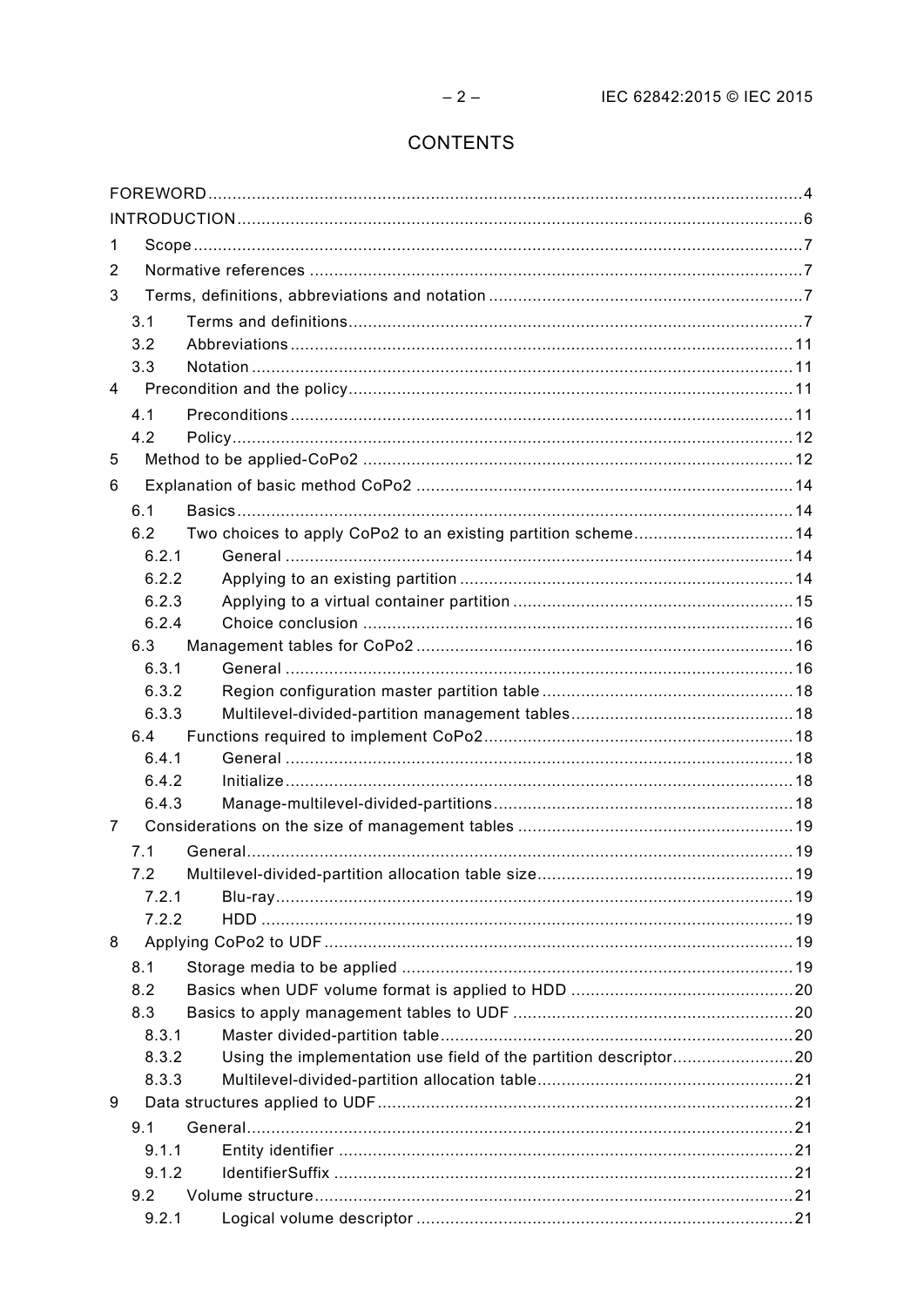|  | 9.2.2 |  |  |  |  |
|--|-------|--|--|--|--|
|  | 9.2.3 |  |  |  |  |
|  | 9.3   |  |  |  |  |
|  | 9.3.1 |  |  |  |  |
|  | 9.3.2 |  |  |  |  |
|  | 9.3.3 |  |  |  |  |
|  |       |  |  |  |  |
|  |       |  |  |  |  |
|  |       |  |  |  |  |
|  |       |  |  |  |  |
|  |       |  |  |  |  |
|  |       |  |  |  |  |
|  |       |  |  |  |  |
|  |       |  |  |  |  |
|  |       |  |  |  |  |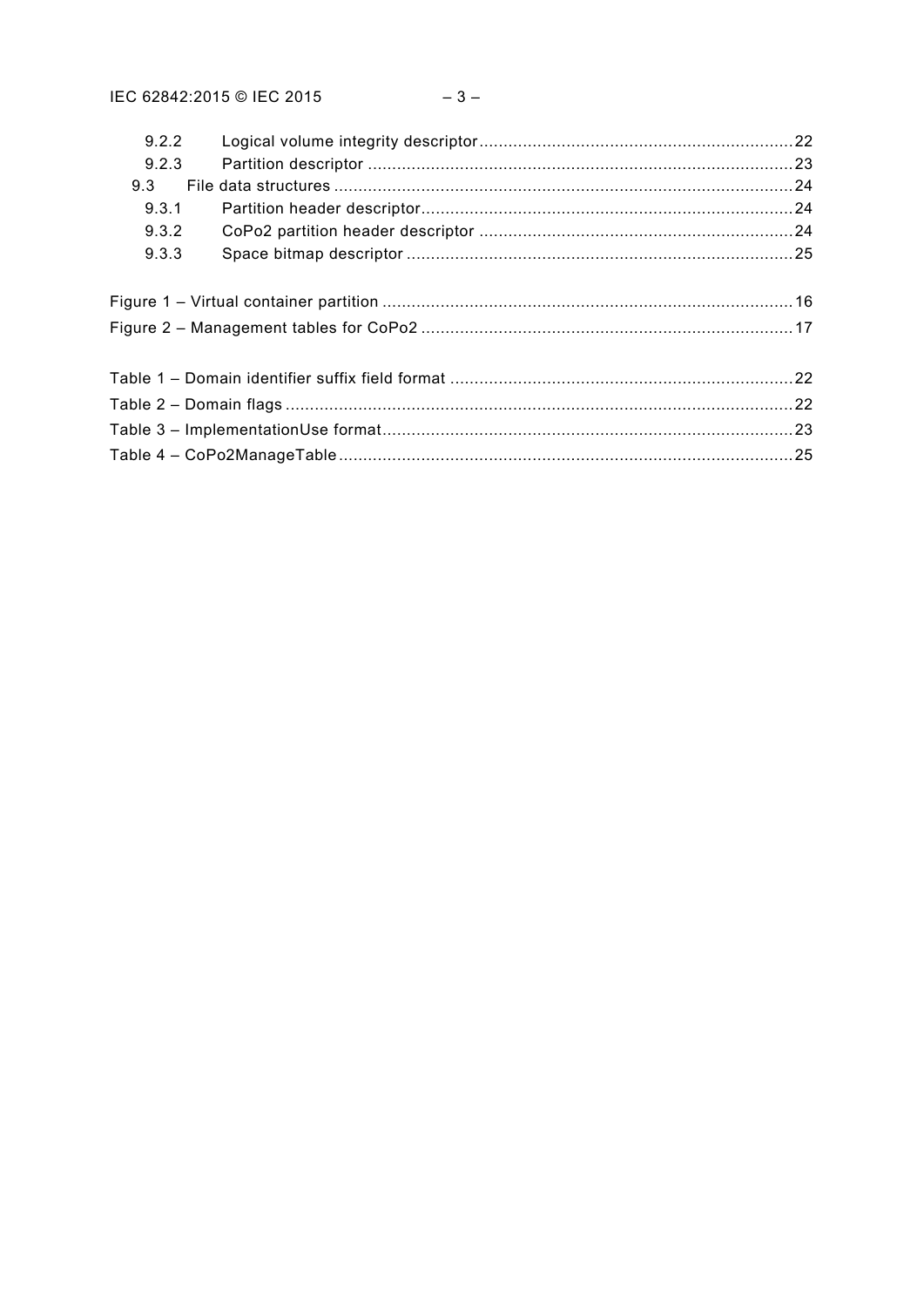## INTERNATIONAL ELECTROTECHNICAL COMMISSION

\_\_\_\_\_\_\_\_\_\_\_\_

## **MULTIMEDIA HOME SERVER SYSTEMS – FILE ALLOCATION SYSTEM WITH MINIMIZED REALLOCATION**

## FOREWORD

- <span id="page-3-0"></span>1) The International Electrotechnical Commission (IEC) is a worldwide organization for standardization comprising all national electrotechnical committees (IEC National Committees). The object of IEC is to promote international co-operation on all questions concerning standardization in the electrical and electronic fields. To this end and in addition to other activities, IEC publishes International Standards, Technical Specifications, Technical Reports, Publicly Available Specifications (PAS) and Guides (hereafter referred to as "IEC Publication(s)"). Their preparation is entrusted to technical committees; any IEC National Committee interested in the subject dealt with may participate in this preparatory work. International, governmental and nongovernmental organizations liaising with the IEC also participate in this preparation. IEC collaborates closely with the International Organization for Standardization (ISO) in accordance with conditions determined by agreement between the two organizations.
- 2) The formal decisions or agreements of IEC on technical matters express, as nearly as possible, an international consensus of opinion on the relevant subjects since each technical committee has representation from all interested IEC National Committees.
- 3) IEC Publications have the form of recommendations for international use and are accepted by IEC National Committees in that sense. While all reasonable efforts are made to ensure that the technical content of IEC Publications is accurate, IEC cannot be held responsible for the way in which they are used or for any misinterpretation by any end user.
- 4) In order to promote international uniformity, IEC National Committees undertake to apply IEC Publications transparently to the maximum extent possible in their national and regional publications. Any divergence between any IEC Publication and the corresponding national or regional publication shall be clearly indicated in the latter.
- 5) IEC itself does not provide any attestation of conformity. Independent certification bodies provide conformity assessment services and, in some areas, access to IEC marks of conformity. IEC is not responsible for any services carried out by independent certification bodies.
- 6) All users should ensure that they have the latest edition of this publication.
- 7) No liability shall attach to IEC or its directors, employees, servants or agents including individual experts and members of its technical committees and IEC National Committees for any personal injury, property damage or other damage of any nature whatsoever, whether direct or indirect, or for costs (including legal fees) and expenses arising out of the publication, use of, or reliance upon, this IEC Publication or any other IEC Publications.
- 8) Attention is drawn to the Normative references cited in this publication. Use of the referenced publications is indispensable for the correct application of this publication.
- 9) Attention is drawn to the possibility that some of the elements of this IEC Publication may be the subject of patent rights. IEC shall not be held responsible for identifying any or all such patent rights.

International Standard IEC 62842 has been prepared by technical area 8: Multimedia home systems and applications for end-user network of IEC technical committee 100: Audio, video and multimedia systems and equipment.

The text of this technical report is based on the following documents:

| CDV          | Report on voting |
|--------------|------------------|
| 100/2367/CDV | 100/2459/RVC     |

Full information on the voting for the approval of this standard can be found in the report on voting indicated in the above table.

This publication has been drafted in accordance with the ISO/IEC Directives, Part 2.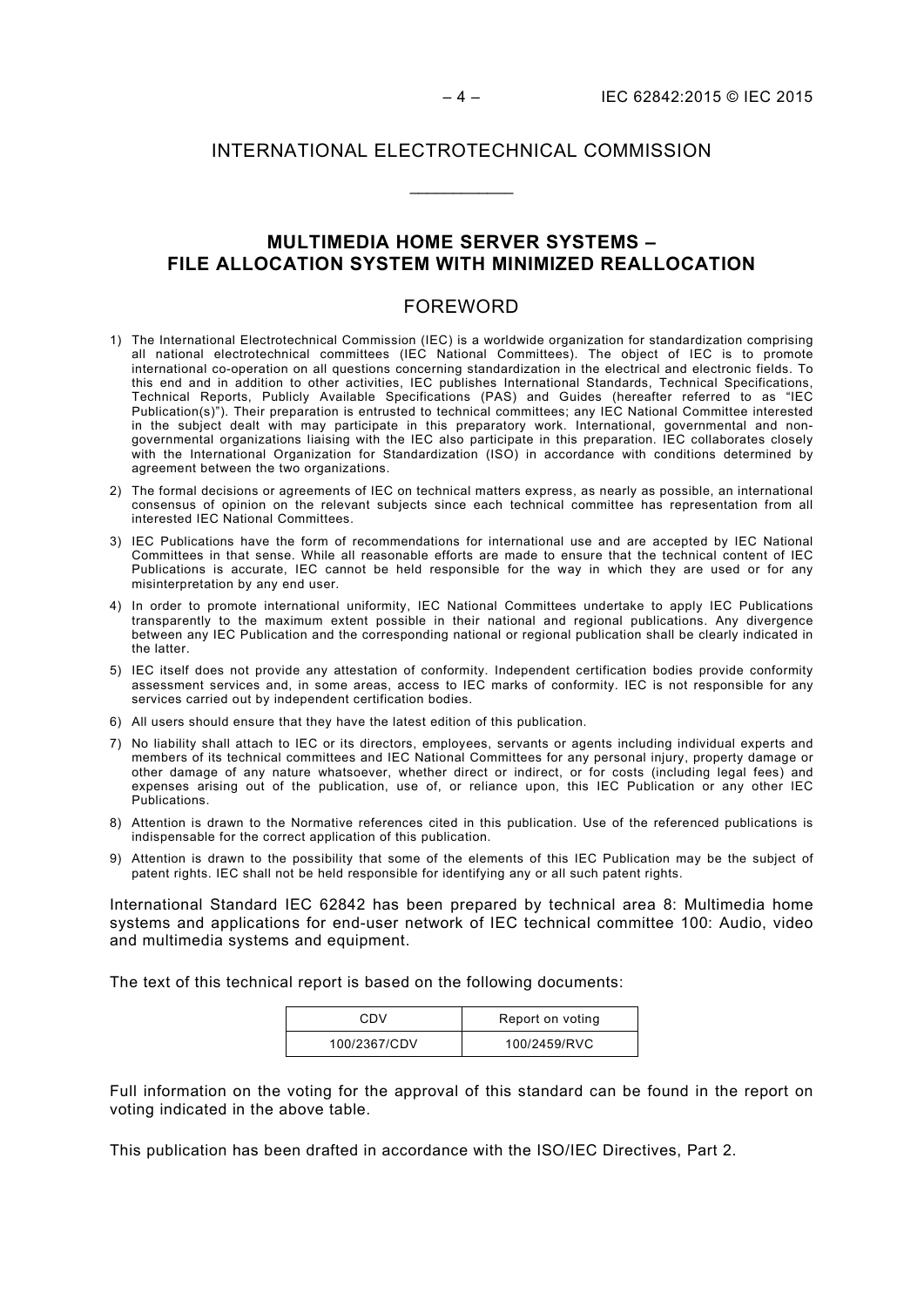The committee has decided that the contents of this publication will remain unchanged until the stability date indicated on the IEC website under "http://webstore.iec.ch" in the data related to the specific publication. At this date, the publication will be

- reconfirmed,
- withdrawn,
- replaced by a revised edition, or
- amended.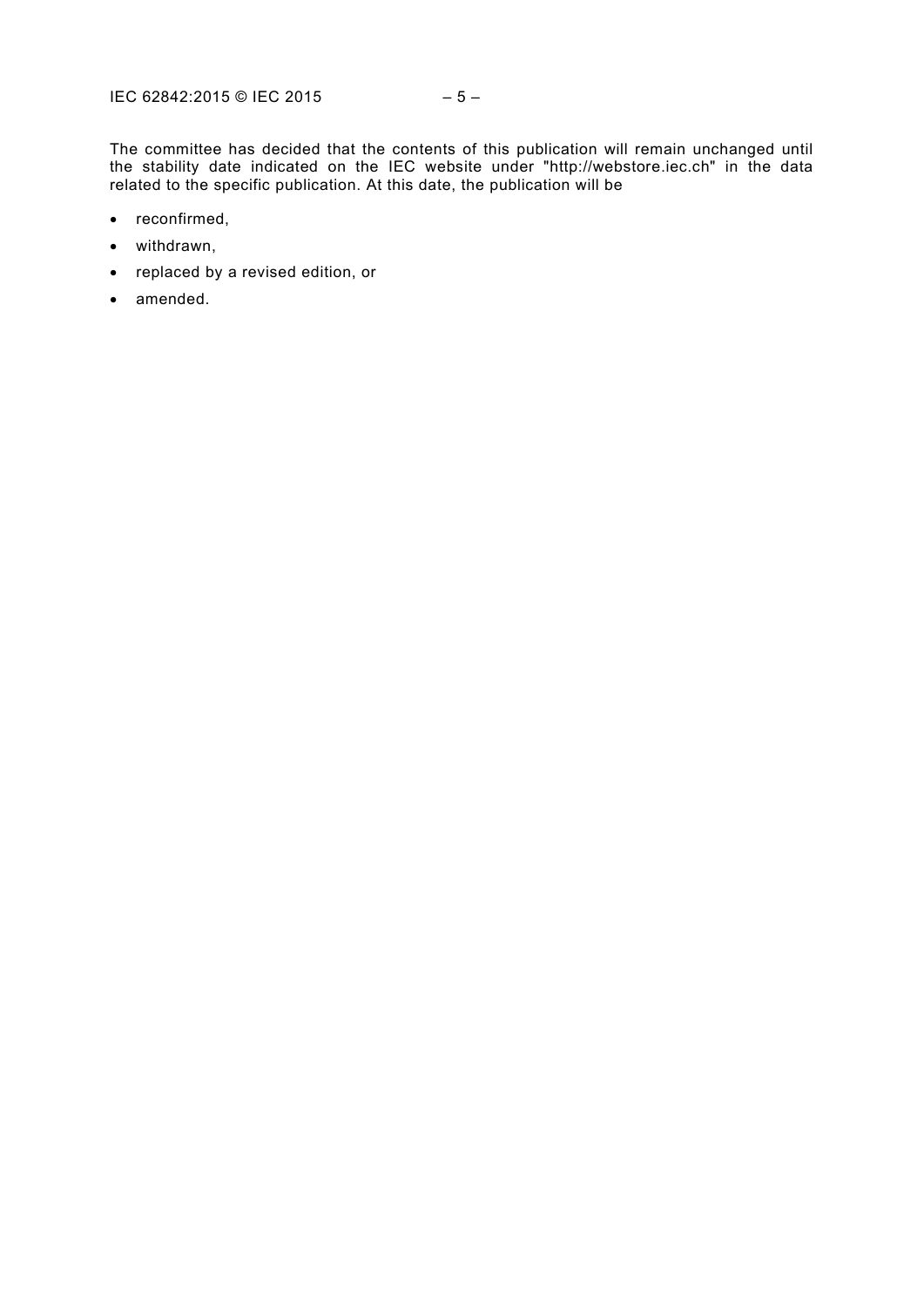## INTRODUCTION

<span id="page-5-0"></span>Recently, hard disk and Blu-ray Disc<sup>[1](#page-5-1)</sup> recorders have become popular in the home to record television programmes. Normally a Hard Disk Recorder (HDR) is used for time shift and a Bluray Disc (BD) is used for library. When an HDR is used for time shift, television programmes are recorded and played, then many of them are deleted to reuse the spaces for other programmes to be recorded. These programmes are stored as files in a hard disk drive (HDD) using a file system. Continuous recording and deletion of programmes involves the continuous storing and deletion of files in the file system. Television programme streams include at least videos and an electronic programme guide (EPG). The HDR stores videos in a long, variable length file depending on the quality and recording hours. Compared with videos, EPG related information is stored in a shorter file or files but is often updated. This continuous creation, deletion and updating of files of different lengths finally causes the files to be stored in fragments, and the system performance becomes very low.

In a computer, defragmentation tools are provided to solve the problem of a fragmented file system. Normally defragmentation with reallocation of files in sequence takes a long time and the end user cannot but wait for the completion of the defragmentation, with no other activity. In the home server environment, a smarter solution to resolve this problem needs to be provided.

The recent newly developed HDD features will be reflected in the next version of the standard.

\_\_\_\_\_\_\_\_\_\_\_\_\_

<span id="page-5-1"></span><sup>1</sup> Blu-ray Disc™ is a trademark of the Blu-ray Disc Association. This information is given for the convenience of users of this document and does not constitute and endorsement by IEC of the product named.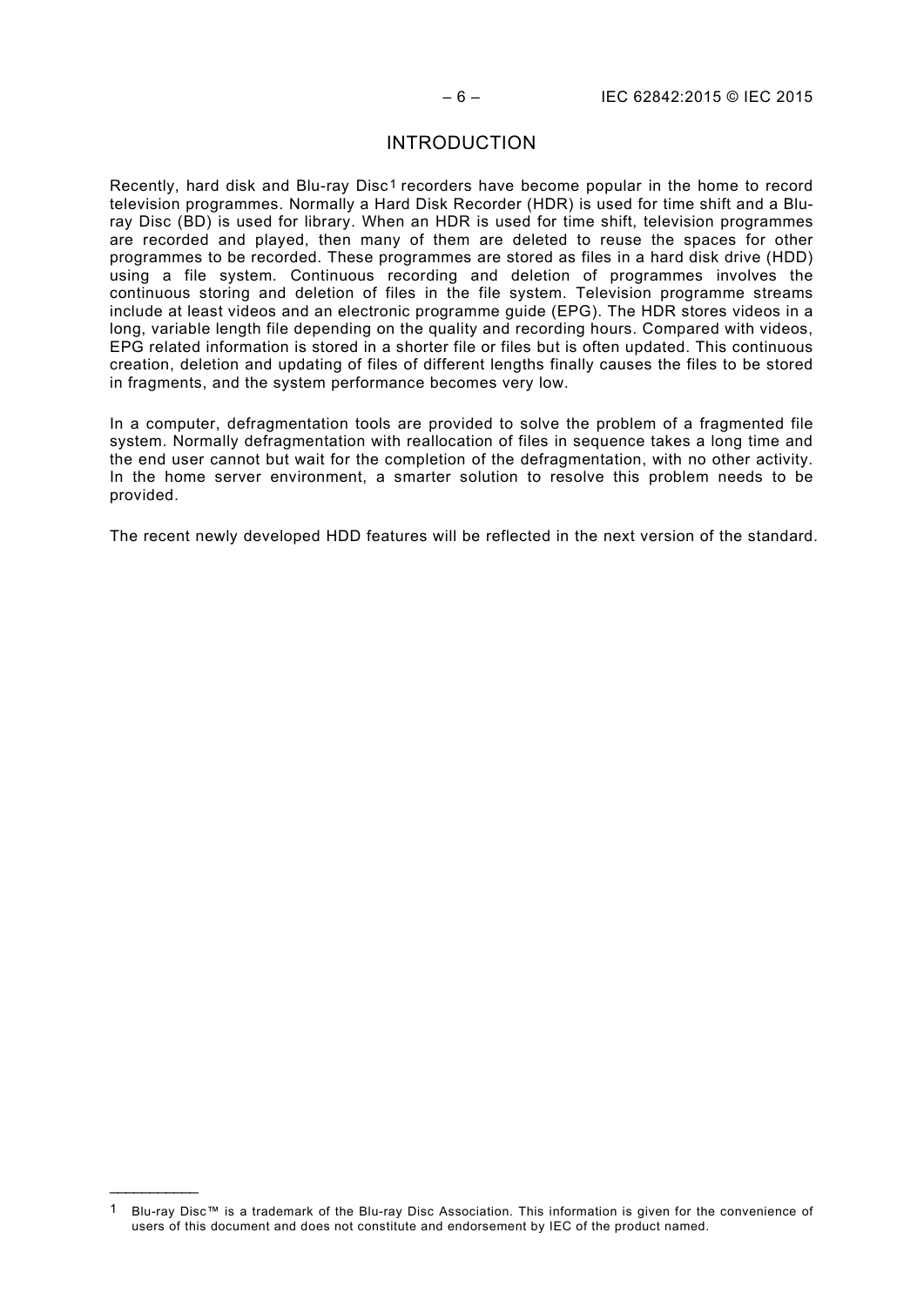## **MULTIMEDIA HOME SERVER SYSTEMS – FILE ALLOCATION SYSTEM WITH MINIMIZED REALLOCATION**

#### <span id="page-6-0"></span>**1 Scope**

This International Standard specifies the method for allocating requested file space with no fragmentation, to minimize the need for reallocation of fragmented files in the Universal Disc Format (UDF) file system applied to hard disk drives used in hard disk recorders.

#### <span id="page-6-1"></span>**2 Normative references**

The following documents, in whole or in part, are normatively referenced in this document and are indispensable for its application. For dated references, only the edition cited applies. For undated references, the latest edition of the referenced document (including any amendments) applies.

ISO/IEC 13346 (all parts), *Information technology – Volume and file structure of write-once and rewritable media using non-sequential recording for information*

ISO/IEC 13346-1:1995, *Information technology – Volume and file structure of write-once and rewritable media using non-sequential recording for information interchange – Part 1: General*

ISO/IEC 13346-3:1999, *Information technology – Volume and file structure of write-once and rewritable media using non-sequential recording for information interchange – Part 3: Volume structure*

ISO/IEC 13346-4:1999, *Information technology – Volume and file structure of write-once and rewritable media using non-sequential recording for information interchange – Part 4: File structure*

OSTA UDF2.01:200, *Information technology – OSTA Universal Disk Format Specification, Revision 2.01*

<span id="page-6-3"></span><span id="page-6-2"></span>Secure Universal Disk Format Specification Revision 1.00, *Optical Storage Technology Association (OSTA),* <http://www.osta.org/>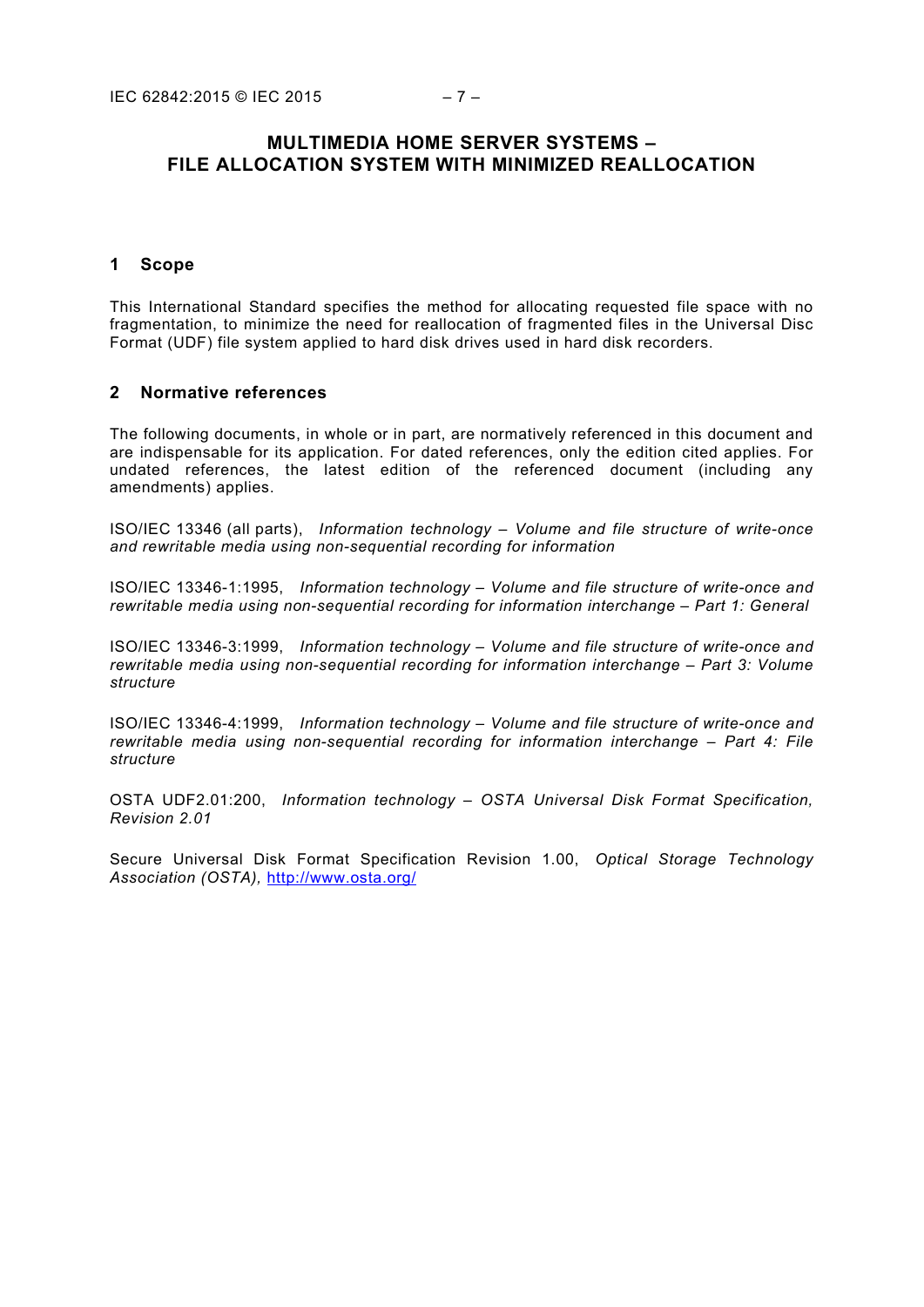# SOMMAIRE

| 1   |                |                                                                            |  |  |  |
|-----|----------------|----------------------------------------------------------------------------|--|--|--|
| 2   |                |                                                                            |  |  |  |
| 3   |                |                                                                            |  |  |  |
|     | 3.1            |                                                                            |  |  |  |
|     | 3.2            |                                                                            |  |  |  |
|     | 3.3            |                                                                            |  |  |  |
| 4   |                |                                                                            |  |  |  |
|     | 4.1            |                                                                            |  |  |  |
|     | 4.2            |                                                                            |  |  |  |
| 5   |                |                                                                            |  |  |  |
| 6   |                |                                                                            |  |  |  |
|     | 6.1            |                                                                            |  |  |  |
|     | 6.2            | Deux choix pour l'application de la méthode CoPo2 à un schéma de partition |  |  |  |
|     | 6.2.1          |                                                                            |  |  |  |
|     | 6.2.2          |                                                                            |  |  |  |
|     | 6.2.3          |                                                                            |  |  |  |
|     | 6.2.4          |                                                                            |  |  |  |
|     | 6.3            |                                                                            |  |  |  |
|     | 6.3.1          |                                                                            |  |  |  |
|     | 6.3.2          | Table de partitions principales pour configuration de région 44            |  |  |  |
|     | 6.3.3          | Tables de gestion des partitions divisées multiniveaux 44                  |  |  |  |
|     | 6.4            | Fonctions exigées pour la mise en œuvre de la méthode CoPo245              |  |  |  |
|     | 6.4.1<br>6.4.2 |                                                                            |  |  |  |
|     | 6.4.3          | Manage-multilevel-divided-partitions (Gérer les partitions divisées        |  |  |  |
|     |                |                                                                            |  |  |  |
| 7   |                |                                                                            |  |  |  |
|     | 7.1            |                                                                            |  |  |  |
|     | 7.2            | Taille de la table d'allocation des partitions divisées multiniveaux46     |  |  |  |
|     | 7.2.1          |                                                                            |  |  |  |
|     | 7.2.2          |                                                                            |  |  |  |
| 8   |                |                                                                            |  |  |  |
|     | 8.1            |                                                                            |  |  |  |
|     | 8.2<br>8.3     | Fondamentaux lorsque le format de volume UDF est appliqué au HDD46         |  |  |  |
|     | 8.3.1          | Fondamentaux de l'application des tables de gestion à UDF47                |  |  |  |
|     | 8.3.2          | Utilisation du champ "implementation use" du descripteur "partition" 47    |  |  |  |
|     | 8.3.3          |                                                                            |  |  |  |
| 9   |                |                                                                            |  |  |  |
| 9.1 |                |                                                                            |  |  |  |
|     | 9.1.1          |                                                                            |  |  |  |
|     | 9.1.2          |                                                                            |  |  |  |
|     | 9.2            |                                                                            |  |  |  |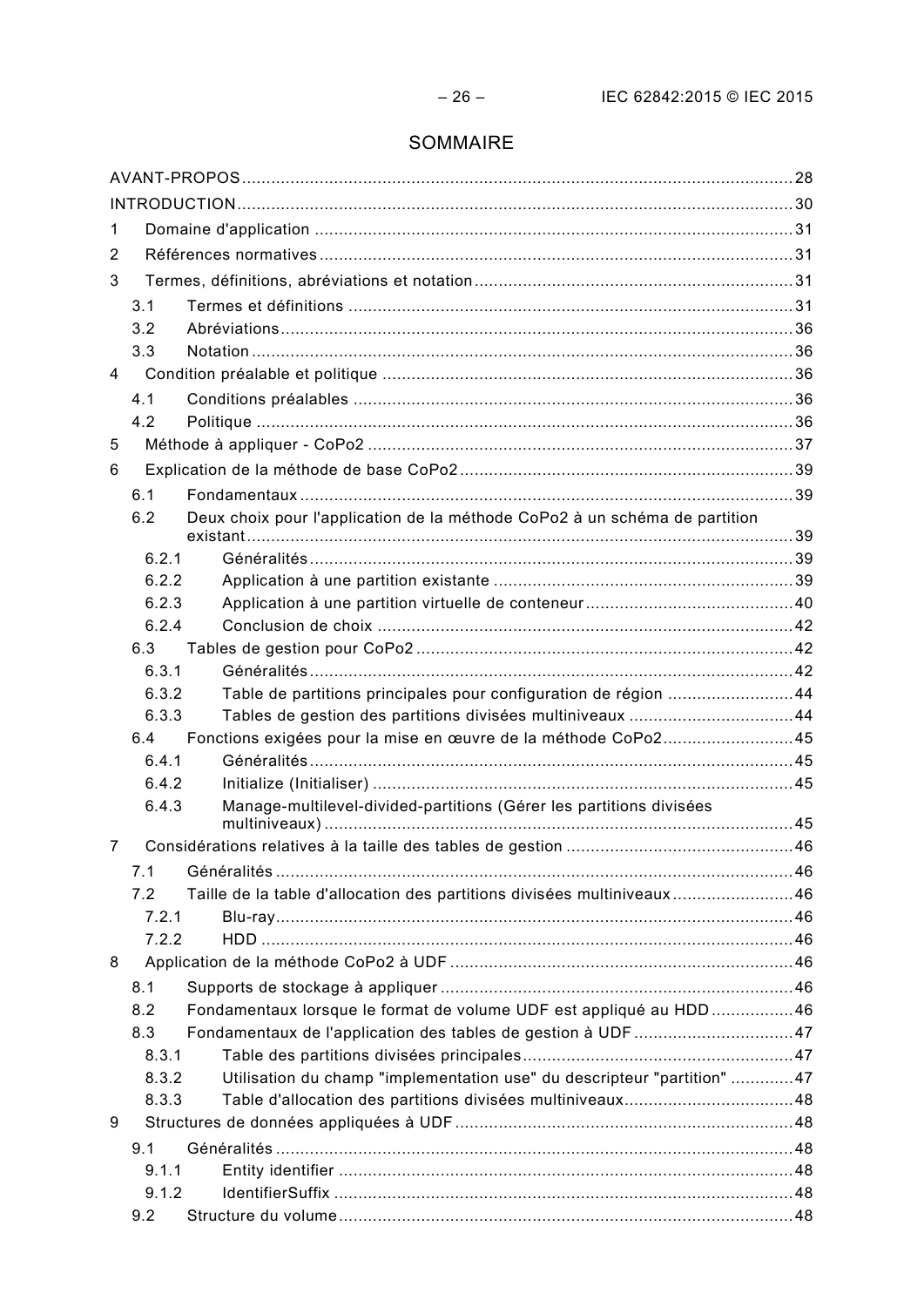| 9.2.1                                                           |                                                                        |  |  |  |
|-----------------------------------------------------------------|------------------------------------------------------------------------|--|--|--|
| 9.2.2                                                           | Descripteur "Logical Volume Integrity" (Intégrité du volume logique)49 |  |  |  |
| 9.2.3                                                           |                                                                        |  |  |  |
| 9.3                                                             |                                                                        |  |  |  |
| 9.3.1                                                           |                                                                        |  |  |  |
| 9.3.2                                                           | Descripteur "CoPo2 partition header" (en-tête de partition CoPo2) 52   |  |  |  |
| 9.3.3                                                           |                                                                        |  |  |  |
|                                                                 |                                                                        |  |  |  |
|                                                                 |                                                                        |  |  |  |
|                                                                 |                                                                        |  |  |  |
|                                                                 |                                                                        |  |  |  |
|                                                                 |                                                                        |  |  |  |
|                                                                 | Tableau 2 – Fanions de domaine …………………………………………………………………………………49       |  |  |  |
| Tableau 3 – Format ImplementationUse…………………………………………………………………50 |                                                                        |  |  |  |
|                                                                 |                                                                        |  |  |  |
|                                                                 |                                                                        |  |  |  |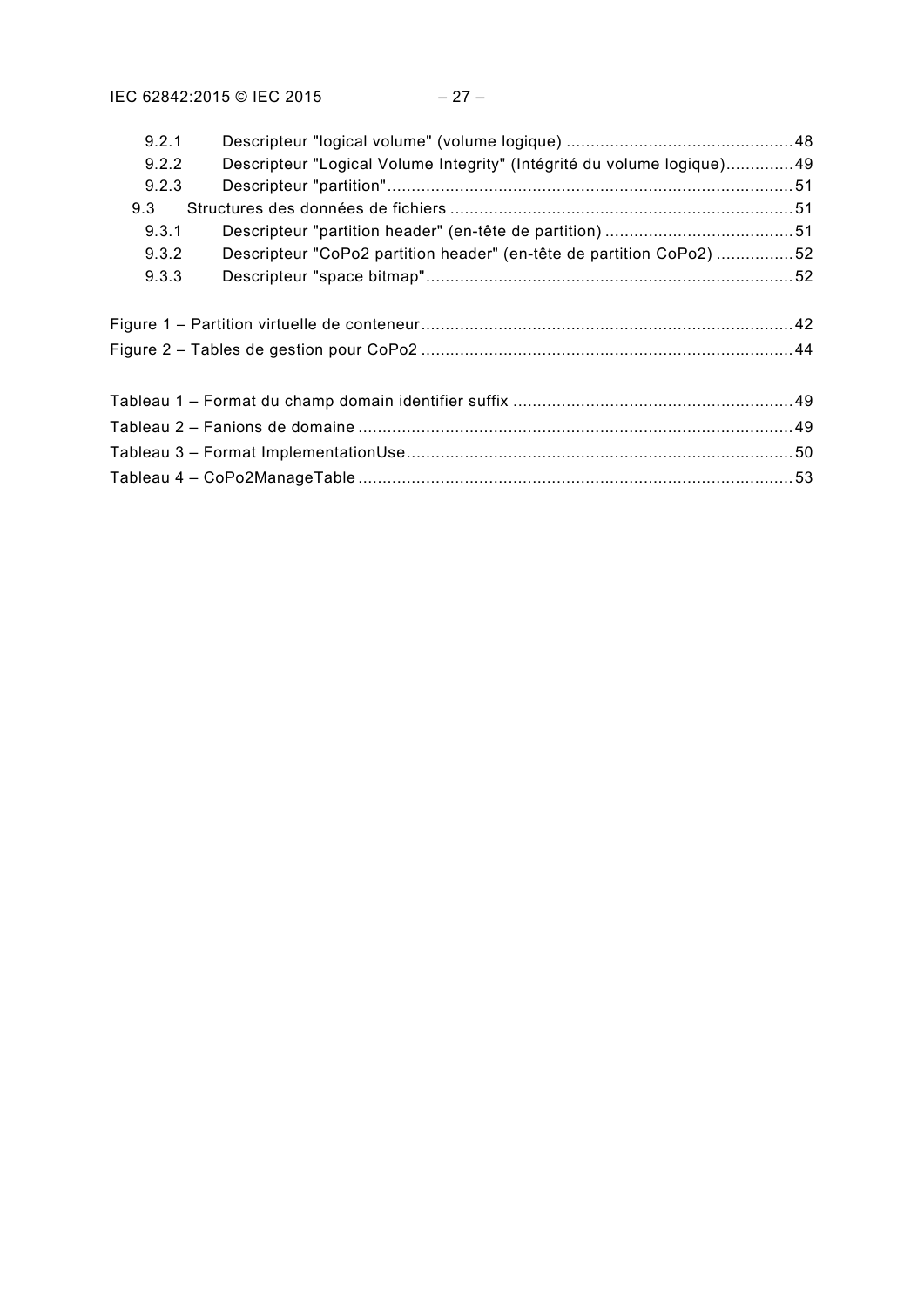## COMMISSION ÉLECTROTECHNIQUE INTERNATIONALE

\_\_\_\_\_\_\_\_\_\_\_\_

# **SYSTÈMES DE SERVEUR DOMESTIQUE MULTIMÉDIAS – SYSTÈME D'ALLOCATION DE FICHIERS AVEC RÉALLOCATION RÉDUITE LE PLUS POSSIBLE**

#### AVANT-PROPOS

- <span id="page-9-0"></span>1) La Commission Électrotechnique Internationale (IEC) est une organisation mondiale de normalisation composée de l'ensemble des comités électrotechniques nationaux (Comités nationaux de l'IEC). L'IEC a pour objet de favoriser la coopération internationale pour toutes les questions de normalisation dans les domaines de l'électricité et de l'électronique. À cet effet, l'IEC – entre autres activités – publie des Normes internationales, des Spécifications techniques, des Rapports techniques, des Spécifications accessibles au public (PAS) et des Guides (ci-après dénommés "Publication(s) de l'IEC"). Leur élaboration est confiée à des comités d'études, aux travaux desquels tout Comité national intéressé par le sujet traité peut participer. Les organisations internationales, gouvernementales et non gouvernementales, en liaison avec l'IEC, participent également aux travaux. L'IEC collabore étroitement avec l'Organisation Internationale de Normalisation (ISO), selon des conditions fixées par accord entre les deux organisations.
- 2) Les décisions ou accords officiels de l'IEC concernant les questions techniques représentent, dans la mesure du possible, un accord international sur les sujets étudiés, étant donné que les Comités nationaux de l'IEC intéressés sont représentés dans chaque comité d'études.
- 3) Les Publications de l'IEC se présentent sous la forme de recommandations internationales et sont agréées comme telles par les Comités nationaux de l'IEC. Tous les efforts raisonnables sont entrepris afin que l'IEC s'assure de l'exactitude du contenu technique de ses publications; l'IEC ne peut pas être tenue responsable de l'éventuelle mauvaise utilisation ou interprétation qui en est faite par un quelconque utilisateur final.
- 4) Dans le but d'encourager l'uniformité internationale, les Comités nationaux de l'IEC s'engagent, dans toute la mesure possible, à appliquer de façon transparente les Publications de l'IEC dans leurs publications nationales et régionales. Toutes divergences entre toutes Publications de l'IEC et toutes publications nationales ou régionales correspondantes doivent être indiquées en termes clairs dans ces dernières.
- 5) L'IEC elle-même ne fournit aucune attestation de conformité. Des organismes de certification indépendants fournissent des services d'évaluation de conformité et, dans certains secteurs, accèdent aux marques de conformité de l'IEC. L'IEC n'est responsable d'aucun des services effectués par les organismes de certification indépendants.
- 6) Tous les utilisateurs doivent s'assurer qu'ils sont en possession de la dernière édition de cette publication.
- 7) Aucune responsabilité ne doit être imputée à l'IEC, à ses administrateurs, employés, auxiliaires ou mandataires, y compris ses experts particuliers et les membres de ses comités d'études et des Comités nationaux de l'IEC, pour tout préjudice causé en cas de dommages corporels et matériels, ou de tout autre dommage de quelque nature que ce soit, directe ou indirecte, ou pour supporter les coûts (y compris les frais de justice) et les dépenses découlant de la publication ou de l'utilisation de cette Publication de l'IEC ou de toute autre Publication de l'IEC, ou au crédit qui lui est accordé.
- 8) L'attention est attirée sur les références normatives citées dans cette publication. L'utilisation de publications référencées est obligatoire pour une application correcte de la présente publication.
- 9) L'attention est attirée sur le fait que certains des éléments de la présente Publication de l'IEC peuvent faire l'objet de droits de brevet. L'IEC ne saurait être tenue pour responsable de ne pas avoir identifié de tels droits de brevets.

La Norme internationale IEC 62842 a été établie par le domaine technique 8: Systèmes de serveurs domestiques multimédia, du comité d'études 100 de l'IEC: Systèmes et équipements audio, vidéo et services de données.

La présente version bilingue (2021-09) correspond à la version anglaise monolingue publiée en 2015-09.

La version française de cette norme n'a pas été soumise au vote.

Cette publication a été rédigée selon les Directives ISO/IEC, Partie 2.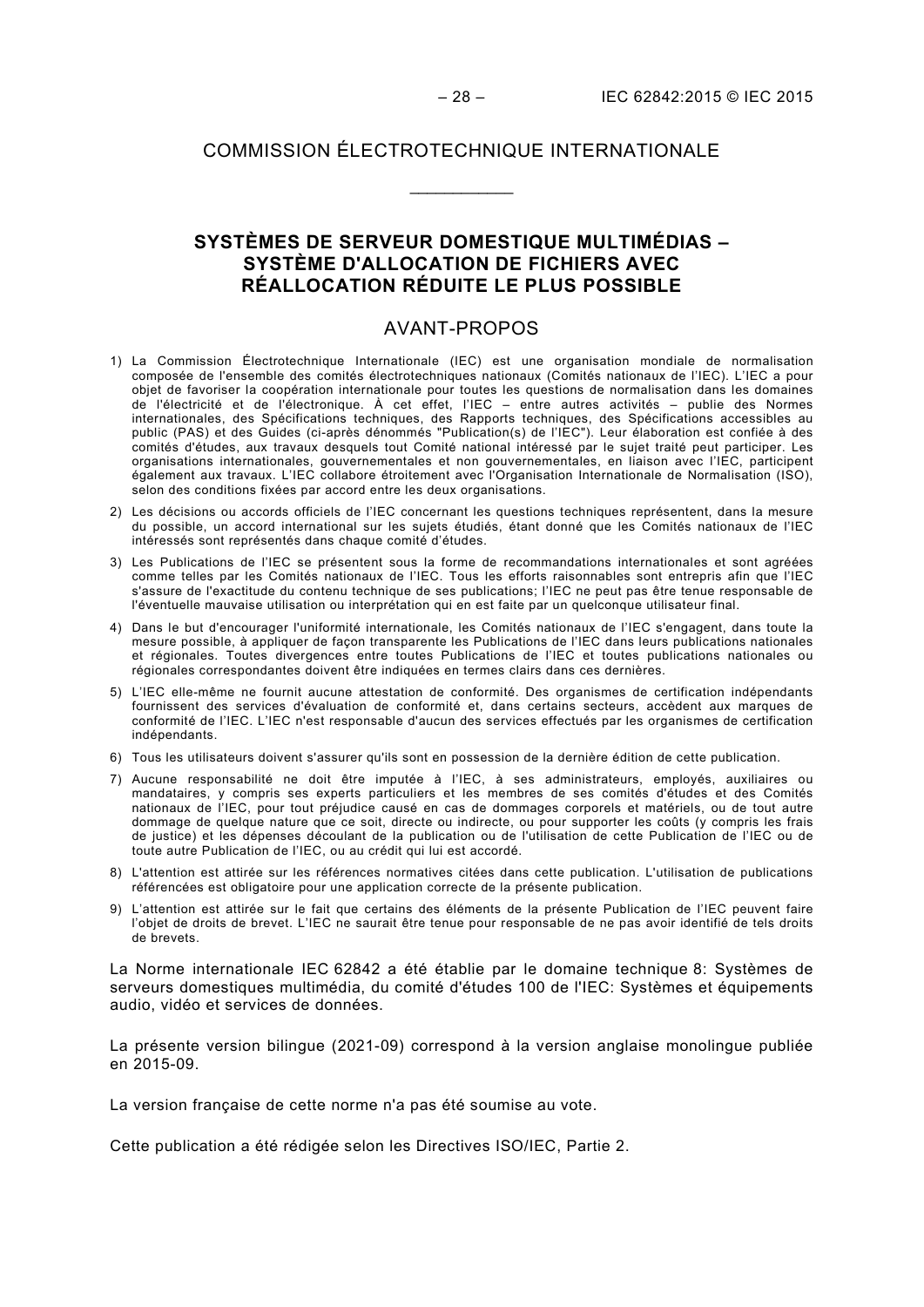Le comité a décidé que le contenu de cette publication ne sera pas modifié avant la date de stabilité indiquée sur le site web de l'IEC sous "http://webstore.iec.ch" dans les données relatives à la publication recherchée. À cette date, la publication sera

- reconduite,
- supprimée,
- remplacée par une édition révisée, ou
- amendée.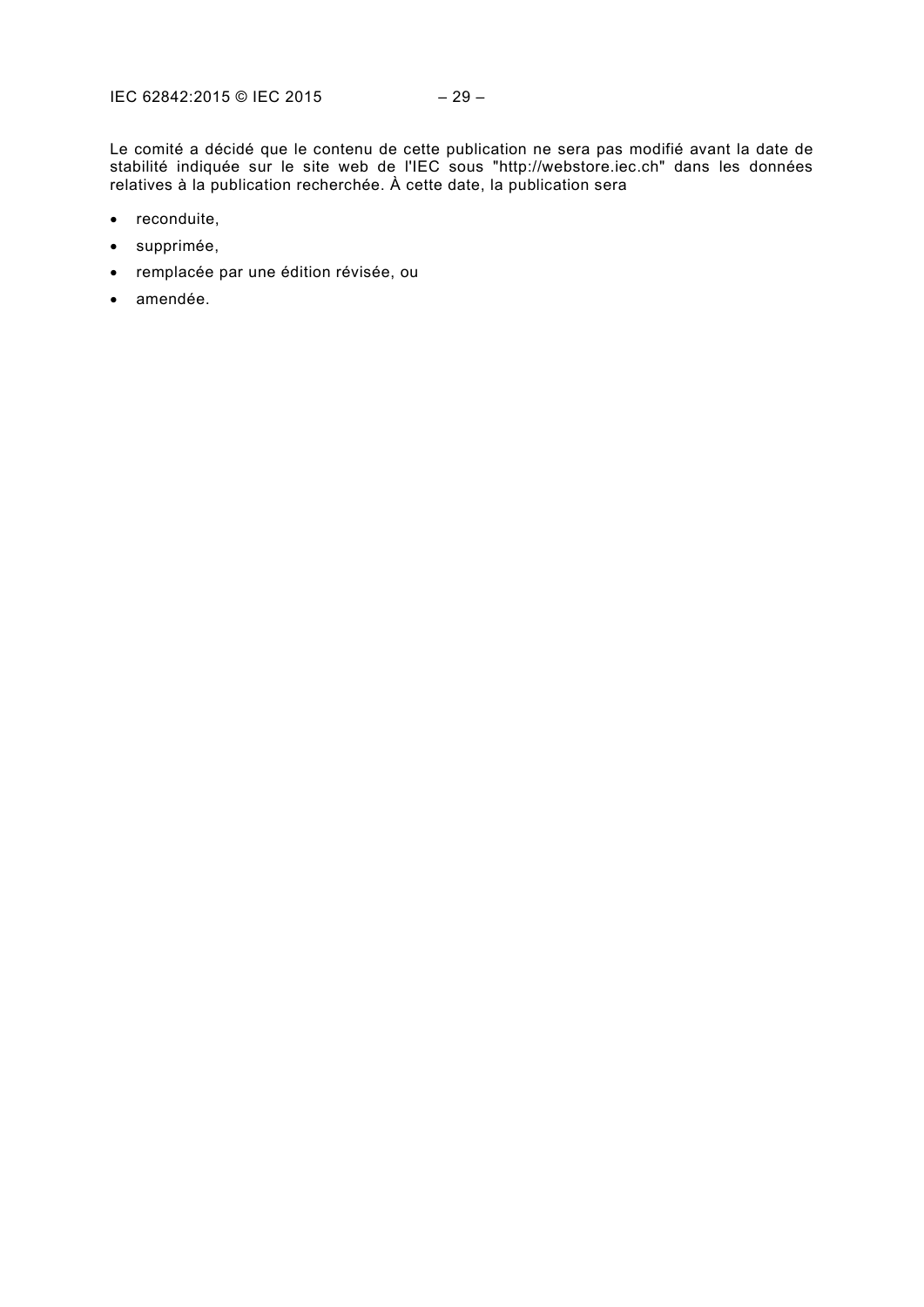# INTRODUCTION

<span id="page-11-0"></span>Récemment, les enregistreurs à disque dur et à disque Blu-ray<sup>[1](#page-11-1)</sup> sont devenus très courants dans les foyers pour enregistrer des programmes de télévision. Normalement, un enregistreur à disque dur (HDR - *hard disk recorder*) est utilisé pour le décalage et un disque Blu-ray (BD *blu-ray disc*) est utilisé pour la bibliothèque. Lorsqu'un HDR est utilisé pour le décalage, les programmes de télévision sont enregistrés et lus, un grand nombre de ces programmes sont supprimés afin de réutiliser les espaces pour d'autres programmes à enregistrer. Ces programmes sont stockés en tant que fichiers dans un lecteur de disque dur (HDD - *hard disk drive*) en utilisant un système de fichiers. L'action d'enregistrement et de suppression des programmes en continu implique le stockage et la suppression des fichiers en continu dans le système de fichiers. Les flux de programmes de télévision comprennent au moins des vidéos et un guide électronique des programmes (EPG - *electronic programme guide*). Le HDR stocke les vidéos dans un fichier de grande taille variable en fonction de la qualité et des heures d'enregistrement. À la différence des vidéos, les informations liées à l'EPG sont stockées dans un ou plusieurs fichiers plus petits, mais sont souvent mises à jour. Cette action continue de création, suppression et mise à jour de fichiers de longueurs différentes aboutit au stockage des fichiers dans des fragments, ce qui affaiblit considérablement la performance du système.

Dans un ordinateur, des outils de défragmentation sont fournis pour résoudre le problème que constitue la fragmentation d'un système de fichiers. Habituellement, la défragmentation avec réallocation de fichiers en séquence prend beaucoup de temps et l'utilisateur final se voit contraint d'attendre la fin de la défragmentation avec l'impossibilité d'exécuter toute autre activité. Dans l'environnement de serveur domestique, une solution plus intelligente pour résoudre ce problème doit être fournie.

Les caractéristiques récentes des HDD nouvellement développés seront prises en compte dans la prochaine version de la norme.

\_\_\_\_\_\_\_\_\_\_\_\_\_\_

<span id="page-11-1"></span>Blu-ray Disc™ est une marque de commerce de l'Association Blu-ray Disc. Ces informations sont données à l'intention des utilisateurs du présent document et ne constituent pas une approbation par l'IEC du produit mentionné.